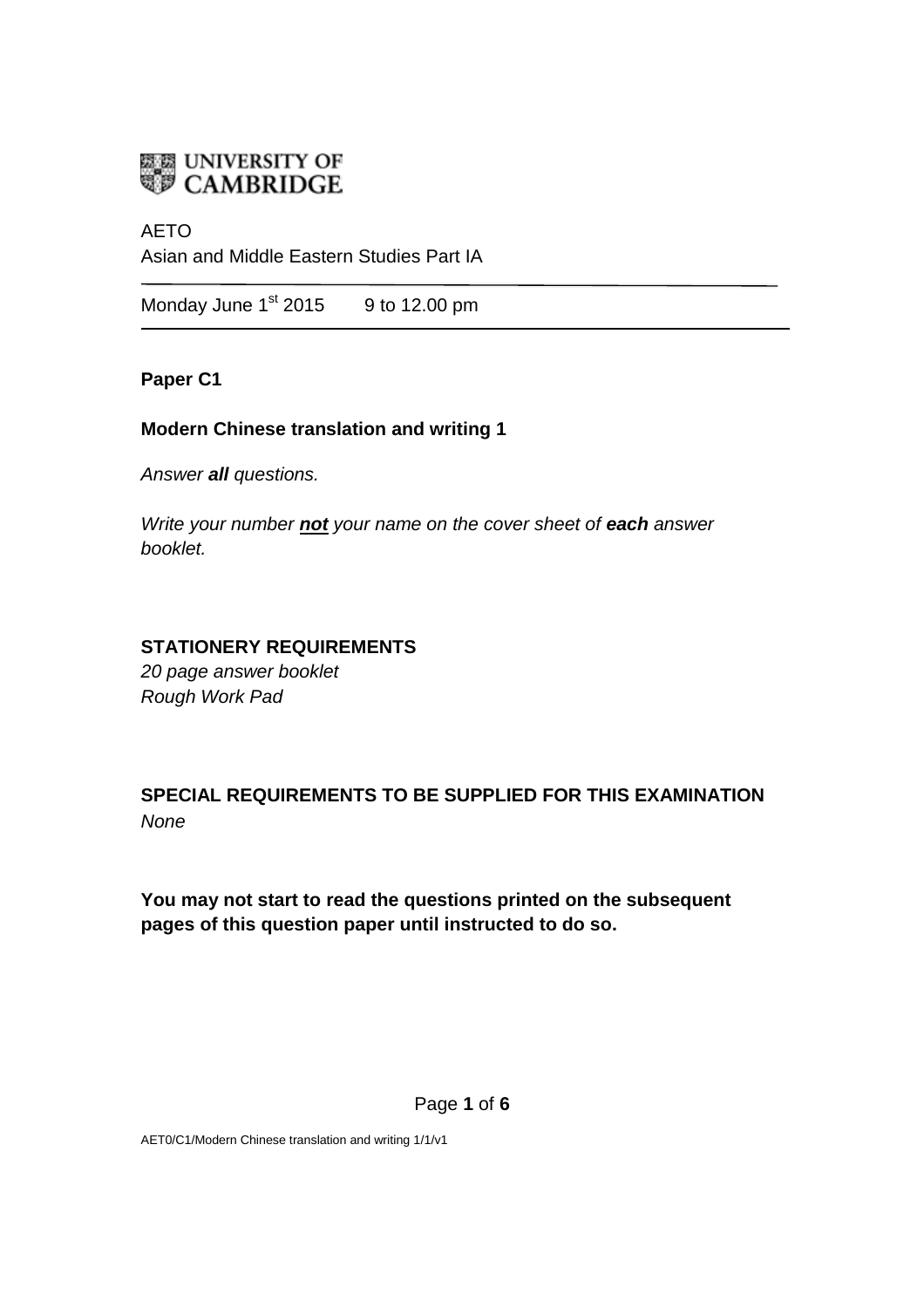### **Section 1. Grammar**

### **A. [ 20 marks]**

After each of the following sentences, there is a word or phrase in the brackets. In each sentence, there are four positions marked by A, B, C and D. Please indicate which you think is the most appropriate position - A, B, C or D - for the word/phrase in the brackets.

**Example: (X)** 他们  $A$  一起  $B \pm K$ 城  $C$  旅游  $D$  过。 (没有)

If you think A is the most appropriate position for ' $\mathcal{R}$ <sup>'</sup>, then write (X) A on your answer sheet.

1) 我邻居小张的女朋友最近去 A 友谊商店给 B 小张买 C 件新羽绒服。他别提多高兴了,上 个星期他天天都穿 D。  $(7)$ 2) 很多北方人都喜欢来南方过冬,比如说,像海南或者香港。这些城市的冬天往常都非常舒 服 A, 不过今年的冬天特别冷 B , 甚至比中国北方的一些城市还要 C 冷 D。 (一点儿) 3) 我来给大家简单介绍一下儿元宵节: 元宵节是中国传统节日之一, 有 A 千百年历史。中国 人非常重视这个节日,他们那天会吃 B 元宵和看 C 花灯。 くちゃく しょうしょう しょうしょう しゅうしょく こうしょう (着) しょうしょう 4) 昨天在 A 路上我遇见一个去年 B 到云南旅行时认识的朋友,刚开始我差点儿没认出 她 C, 她的样子真的改变 D 了很多。 **(来) しょうしょう しょうしょう しょうしょう (来)** 5) 王小雪是一名专业 A 翻译,有很多 B 经验,可是连她也不敢说 C 一个月内一定翻译 D 完这本厚厚的小说,这种工作量一般都需要三个月左右。 **(得) こうしょう こうしょう こうしょう こうしょう (得)** しょうしょう 6) 从中文系 A 到我的学院不太远,从 B 系大门口儿出来以后,一直往前走大概 300 米左右就 能看到一排电话亭,C 那排电话亭不远有一颗大树,我的学院就在 D 大树的后边儿。 **( 离 ) インス にっぽん こうしょう こうしょう こうしょう ( 离 )** 7) 昨天 A 晚上下班以后,我看到一位老大爷坐在路 B 边哭,我走向前问他怎么回事儿,可 是他说 C 不是普通话, 我一句都没听懂 D 。 **(的) のことには、このことには、このことには、このことには、このことには、** 8)王师傅开车开到一个路口的时候,红灯忽然亮了,可是他发现刹车 A 坏了,车子停不下来, 结果 B 另一辆奔驰车 C 撞上了,王师傅的头都 D 撞破了。 **(叫)** (叫) 9) 在剑桥的生活非常忙碌,可是不管多忙,A 日记我都每天坚持写,B 每天发生的事情 C 记 下来,等 D 我老的时候拿出来看,该是多有趣的事情呀! (把) 10)你应该 A 所有帮助过你的好心人道歉,他们在 B 你遇到困难的时候都那么好心地帮助 C 你,现在你还跑 D 到他们家里偷东西,这样对吗? (向)

#### Page **2** of **6**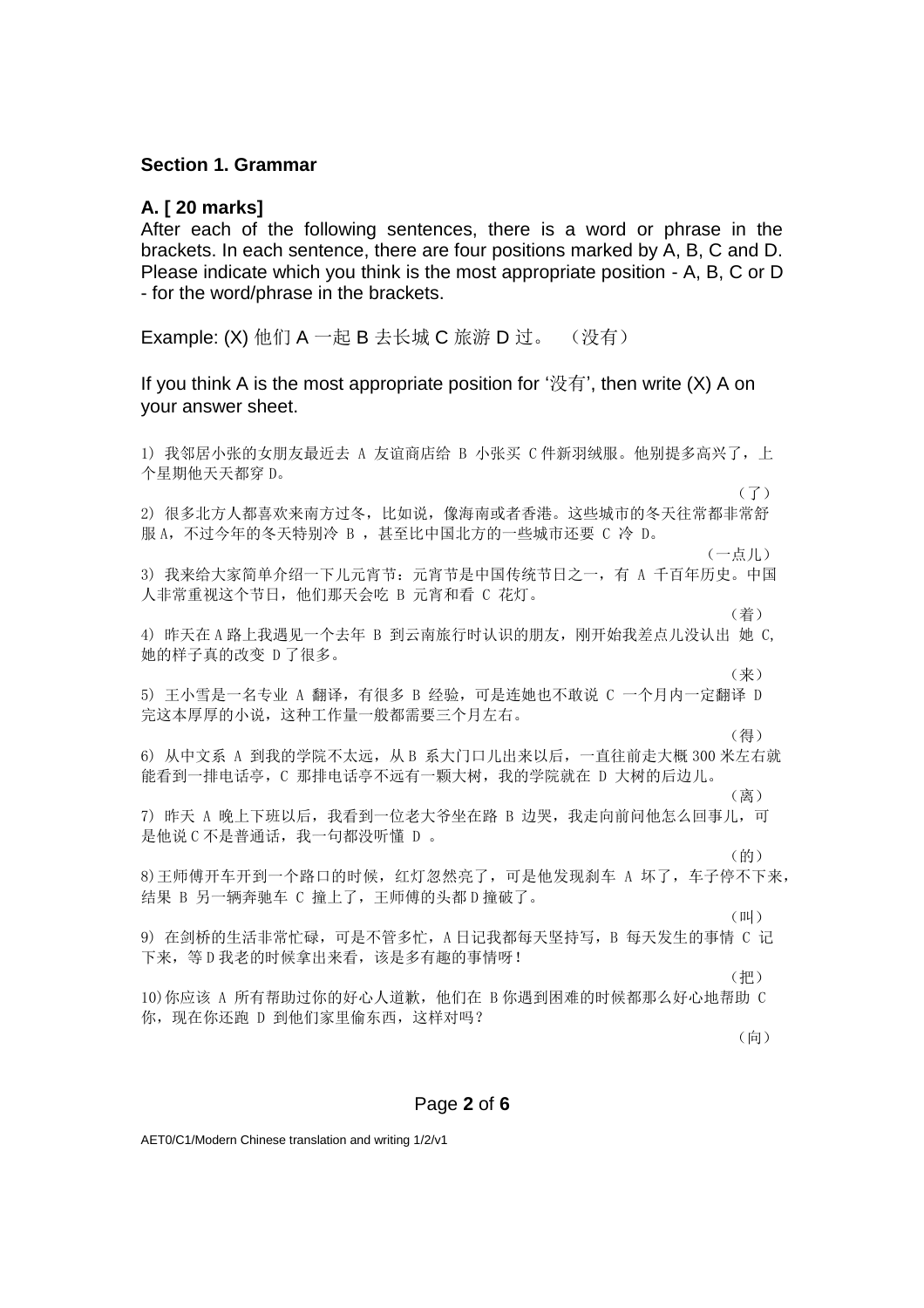#### **B. Fill in the blanks [20 marks]**

There are blanks in the following sentences, and in each blank, ONE character is missing. Fill in each blank with the most appropriate character.

Example: (X) 他的汉语 \_\_\_\_\_\_\_ 我的英文好。

If you think  $E$  is the most appropriate word for the blank, then write  $(X)$   $E$  on your answer sheet.

- 1) 走在街上,真的感觉到冬天来了,一阵冷风吹过,树上的叶子都 风吹 了。
- 2) 我和老王已经是十多年的朋友了,我们好 像一家人一样,所以他每次来我家都不 自己 当外人。
- 3) 对不起,我家好久没有收拾过了,有点儿乱,您先\_\_\_\_\_便找个地方坐一下儿吧,我一会儿找 把椅子\_\_\_\_\_您。
- 4) \_\_\_ 然你这么不喜欢她, 为什么还总是\_\_\_\_\_她那儿看呢?
- 5) 你怎么还咳嗽得这么厉害?你别在床上躺 了,我送你去医院吧。
- 6) A: 你个子这么高,篮球打得一定特别好\_\_\_\_\_\_\_?
	- B: 不见\_\_\_\_\_。个子高的人也有打得很不好的。
- 7) 在放学回宿舍的路上我看到两个卖菜\_\_\_\_\_\_在吵架,其中一个人拿起一篮西红柿\_\_\_\_另外一个 人扔去,另外的那个人全身都\_\_\_弄脏了。
- 8) A:你的书法怎么写得\_\_\_\_\_我这个中国人还好呀? B: 那当然了, 我可是剑桥大学中文系毕业\_\_\_\_\_\_。
- 9) 我和李大年上周\_\_\_\_约好了今天晚上七点半在学校食堂门口儿见面,可是现在都快八点一刻 了,他\_\_\_给我打电话说他来不了了。
- 10) 他上次告诉\_\_\_\_我他的电话号码,可是我想了半天也想不\_\_\_\_\_来。

(TURN OVER)

#### Page **3** of **6**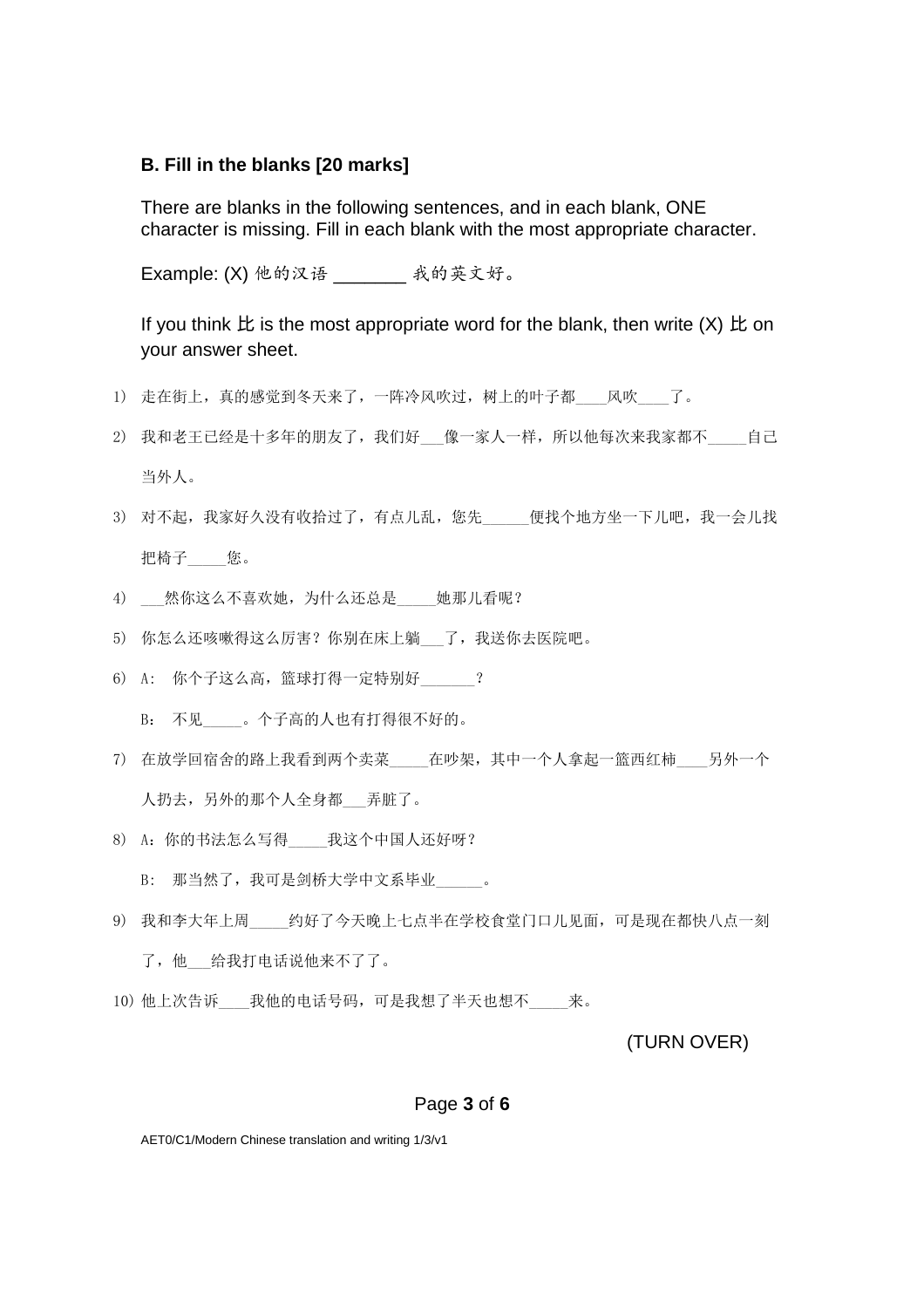# **Section 2. Translation [30 marks]**

Translate the following sentences into Chinese; characters should be used. Where characters are incorrectly written or omitted, appropriate credit will be given if a correct transcription of the word is given in pinyin.

a. John: Hurry up. The match is about to start. The athletes and referee are already on the pitch.

 Danian: You go in first. I can't find my ticket. I am afraid I forgot to bring it with me.

b. When I got up this morning and was about to take a shower, the doorbell rang. It was my old neighbour Mr. Wang, whom I have known for nearly 30 years.

c. Mr. Smith: Did you understand the film we watched last weekend? I was so confused by the story.

 Mrs. Smith: No, I didn't. I couldn't figure out why the author wrote such a strange story.

d. I went to bed really late the day before yesterday and slept really badly. Last night I slept for an extra three hours and I feel very energetic today.

e. Professor Wang has been skiing for almost twenty-five years but Professor Li has only been skiing for more than six months. As expected, Professor Wang skis a lot better than Professor Li.

f. Compared to Shanghai, my girlfriend prefers Beijing because there are more places of historical interests in Beijing than in Shanghai. However, I like

# Page **4** of **6**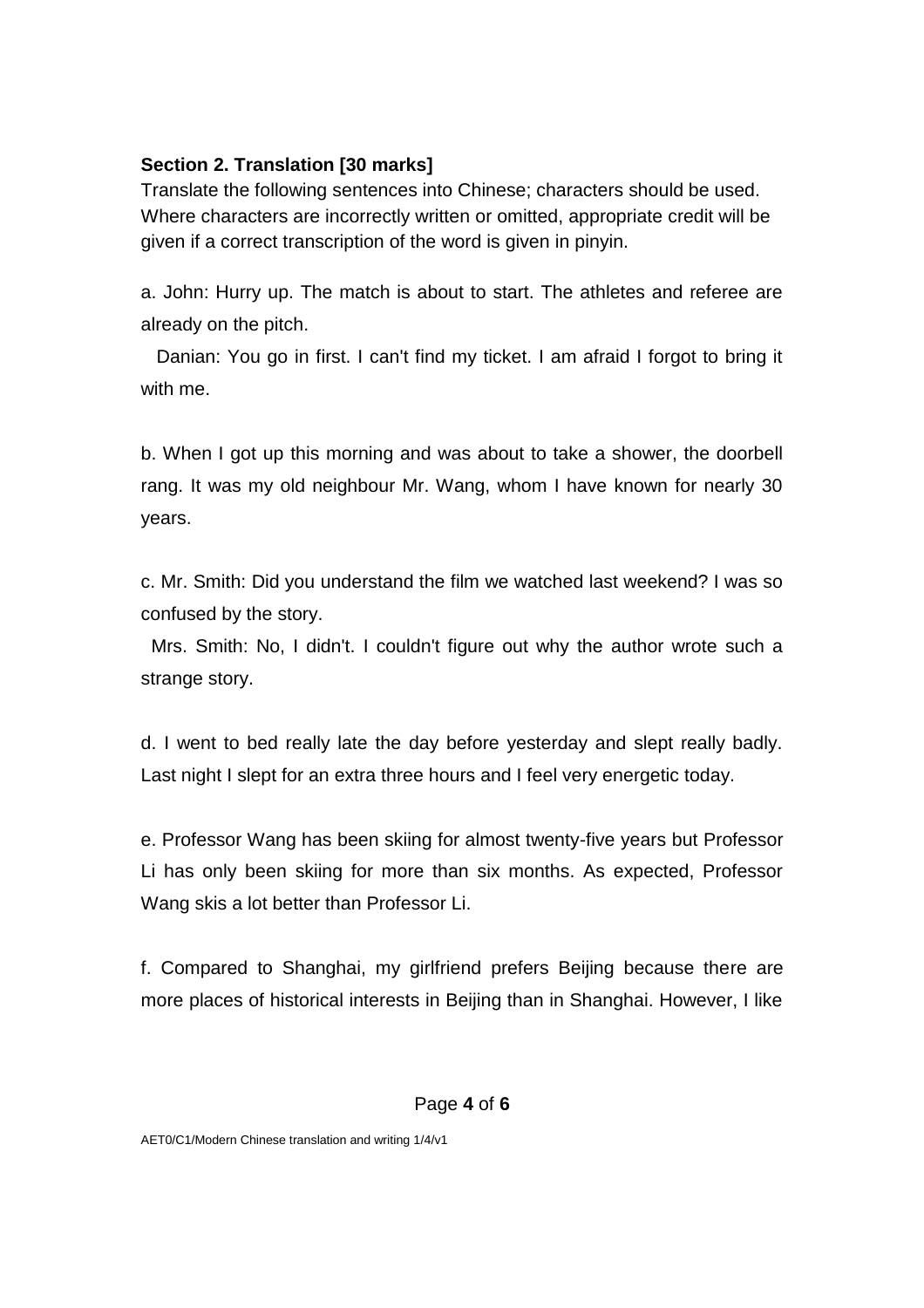Shanghai because the roads in Shanghai are wider than those in Beijing and there are more shops.

g. He bought a really expensive dress for his wife from Hong Kong but she couldn't get into it because it was too tight.

h. After she helped a small kid to carefully put his orange suitcase onto the luggage rack, she lay down on the hard-sleeper and started to read a book about Chinese history that she had bought a few years earlier.

i. My mum always told me that I should not read books while lying in the sun. She said it was not good for my eyes.

j. The man who is holding a book in his hand and wearing a pair of dark blue trousers is my philosophy teacher from my secondary school in London.

k. My purse was stolen by someone this morning. I think it was stolen in the train station. I have to get it back because it has lots of money and my wedding photos in it.

(TURN OVER)